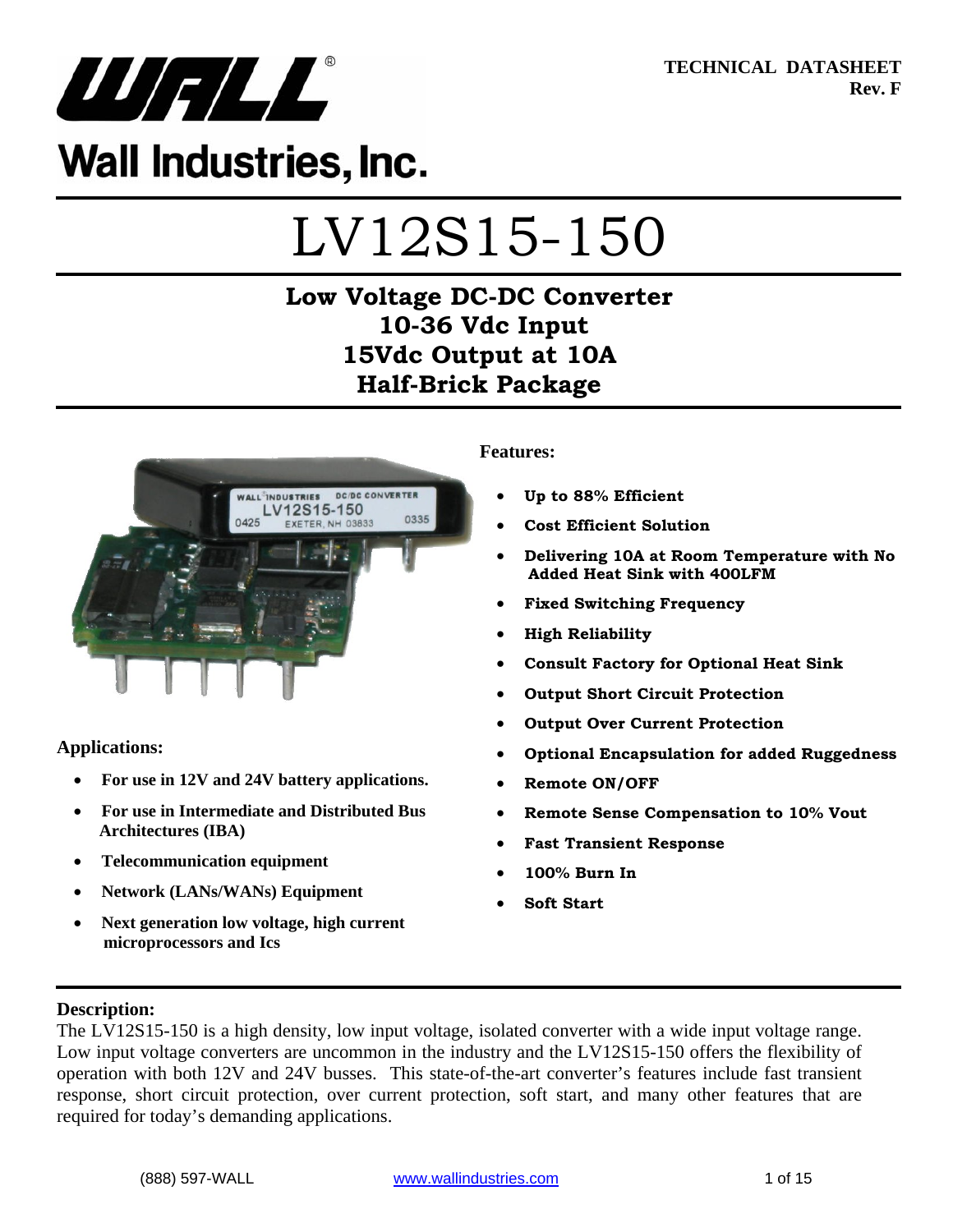

## TECHNICAL DATASHEET **Rev. F LV12S15-150**

| <b>Technical Specifications</b>                              | <b>Model No. LV12S15-150</b>                                                                                    |                          |                              |                          |                           |
|--------------------------------------------------------------|-----------------------------------------------------------------------------------------------------------------|--------------------------|------------------------------|--------------------------|---------------------------|
|                                                              | All specifications are based on 25 °C, Nominal Input Voltage and Maximum Output Current unless otherwise noted. |                          |                              |                          |                           |
|                                                              | We reserve the right to change specifications based on technological advances.                                  |                          |                              |                          |                           |
| <b>SPECIFICATION</b>                                         | <b>Related condition</b>                                                                                        | Min                      | <b>Nom</b>                   | <b>Max</b>               | Unit                      |
| <b>Switching Frequency</b>                                   |                                                                                                                 | $\mathbf{r}$             | 400                          | $\equiv$                 | kHz                       |
| <b>INPUT</b> $(V_{in})$                                      |                                                                                                                 | 10                       | 12/24                        |                          | Vdc                       |
| <b>Operating Voltage Range</b><br>UVLO Turn On at            |                                                                                                                 | 9.4                      | 9.5                          | 36<br>9.6                | Vdc                       |
| <b>UVLO</b> Turn Off at                                      |                                                                                                                 | 9.3                      | 9.4                          | 9.5                      | Vdc                       |
|                                                              | Low Line                                                                                                        |                          | 17.6                         |                          | $\mathbf{A}$              |
| Maximum Input Current                                        |                                                                                                                 | $\overline{\phantom{a}}$ |                              | $\overline{\phantom{a}}$ |                           |
| No Load Input Current                                        | No Load                                                                                                         | $\overline{\phantom{a}}$ | 0.15<br>0.0064               | $\overline{\phantom{a}}$ | A<br>$\mathbf{A}$         |
| Input Current under "Remote Off"<br>Reflected Ripple Current |                                                                                                                 | $\overline{\phantom{a}}$ | 225                          | $\Box$<br>$\mathcal{L}$  | mA                        |
|                                                              | $100 \text{ mS}$                                                                                                | $\overline{a}$           |                              | 50                       | Vdc                       |
| <b>Input Surge Voltage</b><br><b>EFFICIENCY</b>              |                                                                                                                 |                          | 85                           |                          | $\%$                      |
|                                                              |                                                                                                                 | $\overline{a}$           |                              | $\overline{\phantom{a}}$ |                           |
| <b>OUTPUT</b> $(V_0)$                                        |                                                                                                                 | 14.85                    |                              |                          | Vdc                       |
| Voltage Set Point                                            | $\pm$ RS shorted to $\pm$ Vo                                                                                    | $-1\%$                   | 15.0                         | 15.15<br>$+1\%$          | $\%$                      |
|                                                              |                                                                                                                 |                          |                              | 16.5                     |                           |
| Voltage Adjustment                                           | Max Output limited to 150W                                                                                      | 13.5<br>$-10%$           | 15.0                         | $+10%$                   | Vdc                       |
| Load Regulation                                              | $\pm$ RS shorted to $\pm$ Vo                                                                                    | $\blacksquare$           | 0.1                          | 0.2                      | $\%$                      |
| Line Regulation                                              | $\pm$ RS shorted to $\pm$ Vo                                                                                    | $\overline{a}$           | 0.1                          | 0.2                      | $\%$                      |
| Temperature Drift                                            |                                                                                                                 | $\overline{a}$           | 0.2                          | $\blacksquare$           | % / $^{\circ}$ C          |
|                                                              |                                                                                                                 |                          |                              | 16.5                     | Vdc                       |
| Remote Sense Compensation                                    | Max Output limited to 150W                                                                                      |                          |                              | 10%                      | $\%$                      |
| Ripple                                                       | 1uF Ceramic & 10uF Tantalum                                                                                     | $\blacksquare$           | 150                          | $\blacksquare$           | $mV_{pk-pk}$              |
| Spikes                                                       | 1uF Ceramic & 10uF Tantalum                                                                                     |                          |                              | $\overline{\phantom{a}}$ | $mV_{pk-pk}$              |
| Current                                                      |                                                                                                                 | $\boldsymbol{0}$         | $\overline{a}$               | 10                       | A                         |
|                                                              | Power Limited-Dependent upon SENSE                                                                              |                          |                              |                          |                           |
| <b>Current Limit</b>                                         | compensation and TRIM adjustment                                                                                | $\overline{\phantom{a}}$ | 13                           | $\overline{\phantom{a}}$ | $\mathbf{A}$              |
| Over Voltage Limit                                           | <b>Output Clamped</b>                                                                                           | $\overline{a}$           | $\overline{a}$               | $\blacksquare$           | Vdc                       |
| <b>DYNAMIC RESPONSE</b>                                      | 1uF Ceramic & 10uF Tantalum                                                                                     |                          |                              |                          |                           |
| Load step $/\Delta V$                                        | 50% to 100% Io, di/dt=1A/uS                                                                                     |                          | 200                          | $\overline{\phantom{a}}$ | mV                        |
| Recovery Time                                                | Recovery to within 1% Nominal Vo                                                                                |                          |                              | $\overline{\phantom{a}}$ | ms                        |
| Turn On Delay                                                | From Vin(min) to Vout (nom)                                                                                     | $\overline{a}$           |                              | $\overline{\phantom{a}}$ | ms                        |
| Turn On Overshoot                                            | Full Load Resistive                                                                                             | $\overline{\phantom{a}}$ | $\boldsymbol{0}$             |                          | $\%$                      |
| Hold Up Time                                                 | From Vin (min) to VULVO_Turn_Off                                                                                | $\boldsymbol{0}$         | $\overline{a}$               | $\bar{\phantom{a}}$      | mS                        |
| <b>REMOTE ON/OFF</b>                                         | <b>Active High</b>                                                                                              |                          |                              |                          |                           |
| Remote ON - Active High                                      | Min High (ON/OFF pin)                                                                                           | 2.2                      | $\overline{a}$               | $\blacksquare$           | Vdc                       |
| Remote ON - Active Low                                       | Max Low (ON/OFF pin)                                                                                            | N/A                      |                              | $\overline{\phantom{a}}$ | Vdc                       |
| Remote OFF - Active High                                     | Max Low (ON/OFF pin)                                                                                            | $\overline{a}$           | $\overline{a}$               | 1.2                      | Vdc                       |
| Remote OFF - Active Low                                      | Min High (ON/OFF pin)                                                                                           | N/A                      |                              | $\Box$                   | Vdc                       |
| Remote ON/OFF pin Floating - Active High                     | Over Operating Voltage Range                                                                                    | $2.5\,$                  | $\overline{\phantom{0}}$     | 5.0                      | Vdc                       |
| Remote ON/OFF pin Floating - Active Low                      | Over Operating Voltage Range                                                                                    | N/A                      |                              | $\overline{\phantom{a}}$ | Vdc                       |
| $I_{ON/OFF}$ Sink to pull low – Active Low or High           | $V_{ON/OFF}$ =0V, Vin=36V                                                                                       | $\blacksquare$           | $\overline{\phantom{0}}$     | 0.38                     | mA                        |
| $I_{ON/OFF}$ Source to drive high - Active High              | $V_{ON/OFF}$ =5V, Vin=36V                                                                                       | $\overline{a}$           | $\frac{1}{2}$                | 0.03                     | mA                        |
| $I_{ON/OFF}$ Source to drive high – Active Low               | $V_{ON/OFF} = 5V$ , Vin=36V                                                                                     | $\overline{\phantom{a}}$ | $\qquad \qquad \blacksquare$ | $\overline{\phantom{a}}$ | mA                        |
| Turn On Delay - Active High                                  | ON/OFF (max Low) to Vout (min)                                                                                  |                          | 9                            | $\overline{\phantom{a}}$ | ms                        |
| Turn Off Delay - Active High                                 | $ON/OFF (0V)$ to Vout (min)                                                                                     | $\overline{\phantom{a}}$ | 160                          | $\overline{\phantom{a}}$ | uS                        |
|                                                              |                                                                                                                 |                          |                              |                          |                           |
| <b>ISOLATION</b>                                             |                                                                                                                 |                          |                              |                          |                           |
| Input-Output                                                 | 1 minute                                                                                                        | $\overline{\phantom{a}}$ | 1500                         | $\overline{\phantom{a}}$ | Vdc                       |
| Input-Case                                                   | 1 minute                                                                                                        | $\overline{\phantom{a}}$ | 500                          | $\Box$                   | Vdc                       |
| Output-Case                                                  | 1 minute                                                                                                        | $\overline{\phantom{a}}$ | 500                          | $\overline{\phantom{a}}$ | Vdc                       |
| <b>THERMAL</b>                                               |                                                                                                                 |                          |                              |                          |                           |
| Ambient                                                      | Max. Ambient limited by OTP                                                                                     | $-40$                    | 25                           | <b>OTP</b>               | $\mathrm{C}^{\circ}$      |
| Over Temperature Protection (OTP)                            | Case Temperature Greater than                                                                                   | $\overline{\phantom{a}}$ | 95                           | $\overline{\phantom{a}}$ | $^{\mathrm{o}}\mathrm{C}$ |
| Turn On (OTP)                                                | Case Temperature Less than                                                                                      | $\overline{a}$           | 85                           | $\overline{a}$           | $\rm ^{o}C$               |
| <b>MTBF</b><br><b>MECHANICAL</b>                             | Calculated Using Bellcore TR-332 Method 1 case 3                                                                |                          | 2,563,116<br>See Figure 1    |                          | hours                     |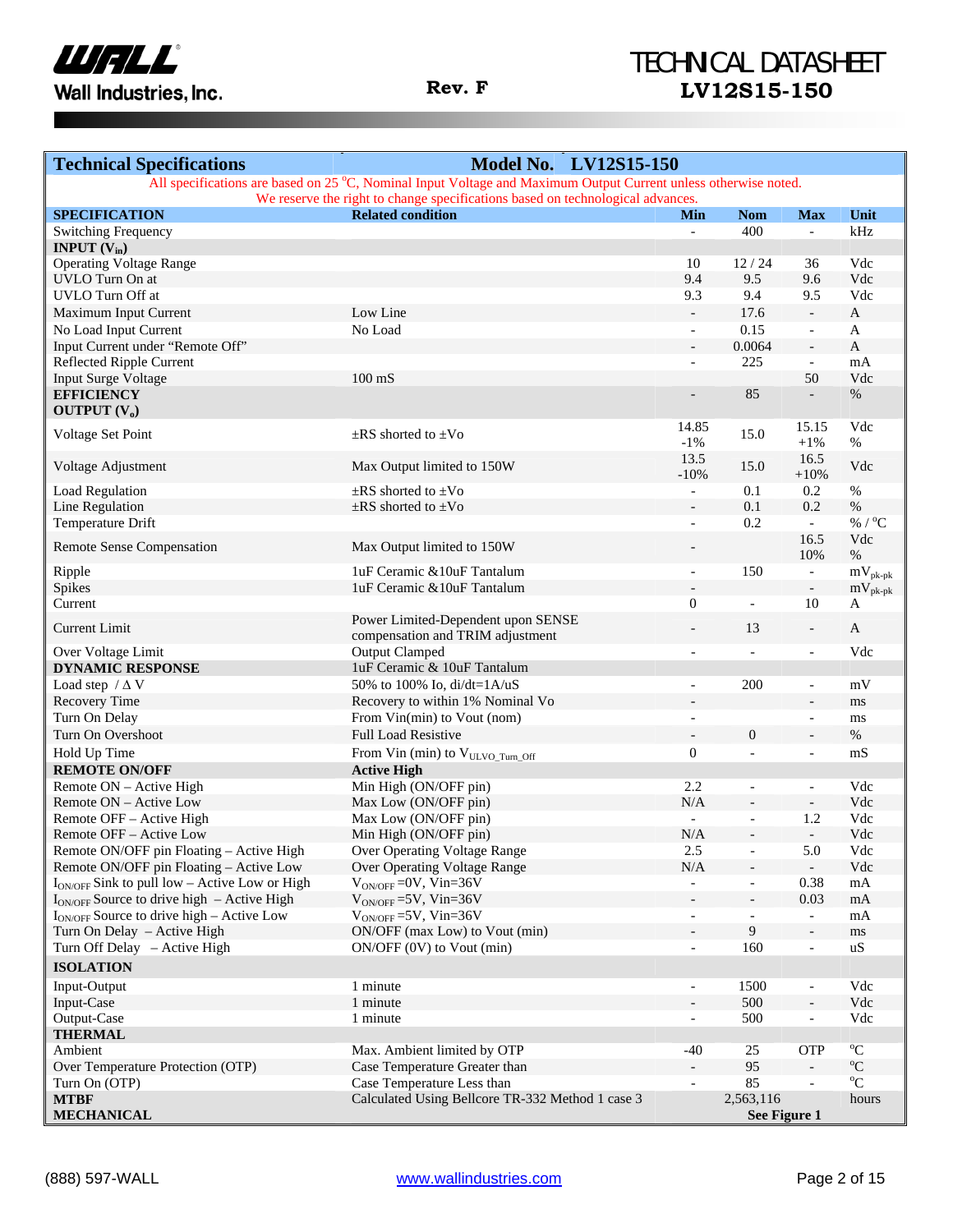

#### **Table 1: Pin Assignments**

| $\text{Pin } H$ | <b>Pin Name</b> | <b>Function</b>              | <b>Comments</b>                                                                                      |
|-----------------|-----------------|------------------------------|------------------------------------------------------------------------------------------------------|
|                 | $-VO$           | Negative Output              |                                                                                                      |
| $\overline{2}$  | -RS             | <b>Negative Remote Sense</b> | If not used, leave open or short to -Vo                                                              |
| 3               | Trim            | <b>Output Voltage Trim</b>   | Refer to page 6                                                                                      |
| 4               | $+RS$           | <b>Positive Remote Sense</b> | If not used, leave open or short to $+V_0$                                                           |
| 5               | $+V_0$          | Positive Output              |                                                                                                      |
| 6               | -Vin            | Negative Input               |                                                                                                      |
| 7               | <b>CHGND</b>    | Chassis Ground (Case)        | If not used, leave open                                                                              |
| 8               | Key Pin/NC      | To Key Converter             | Leave as a No Connect pin                                                                            |
| 9               | ON/OFF          | Remote On/Off                | If not used, leave floating for Active High Unit<br>If not used, short to -Vin on an Active Low Unit |
| 10              | $+V$ in         | Positive Input               |                                                                                                      |

#### **Figure 1: Mechanical Dimensions**



**5. CONSULT FACTORY FOR OPTIONAL HEAT SINK.**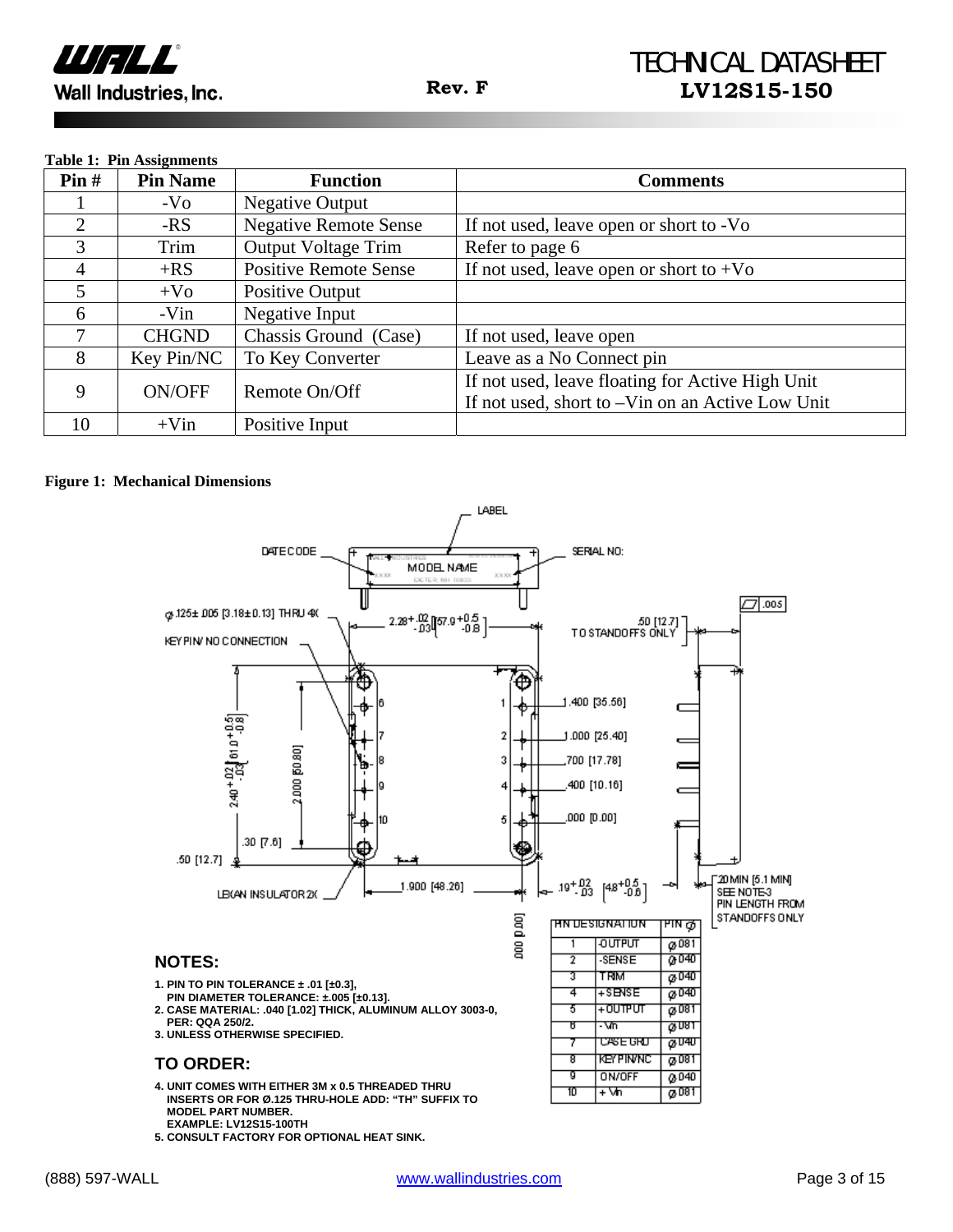

#### **DESIGN CONSIDERATIONS**

#### **Under Voltage Lock Out (UVLO)**

The converter output is disabled until the input voltage exceeds the UVLO turn-on limit. The converter will remain ON until the input voltage falls below the UVLO turn-off limit.

#### **Over Current Protection**

The converter is protected from short circuit and over current conditions. During these fault conditions, the converter output will 'hiccup'. The converter output will recover once the short or over current fault is removed.

#### **Over Temperature Protection (OTP)**

The converter has internal thermal protection that will shut the converter OFF once the case temperature exceeds the OTP turn-off limit. The converter will resume operation when the case temperature has dropped below the OTP turn-on limit.

#### **Input Filter**

It is recommended to bypass the +Vin and  $-V$ in pins of the converter with a minimum of  $680uF (100V minimum)$ capacitor. No other bypassing is needed. However, to reduce the input ripple beyond what is seen in Photo 1, larger values of capacitance may be used. Additionally, an inductor may be placed between the source and the previously mentioned capacitor. No inductor should be placed between the capacitor and the input to the converter.



#### **Output Filter**

No additional output capacitor is needed for the power supply to operate. However, to reduce the ripple and noise on the output, additional capacitance may be added. A 100uF Ceramic capacitor may be added across the +Vo and –Vo pins to reduce the ripple and spike noise. Additional capacitance in the form of a tantalum or aluminum electrolytic may also be placed across these pins in order reduce ripple and improve the transient peak-to-peak voltage deviation.

#### **Remote Sense**

To improve the regulation at the load, route the connections from the -RS and the +RS pins to the –Vo and +Vo connections at the load. This will force the converter to regulate the voltage at the load and not at the pins of the converter (refer to Graph 9). If it is not desired to use the Remotes Sense feature, the –RS and +RS pins may be left open or they may be shorted to the -Vo and +Vo pins respectively. Shorting the RS pins to the Vo pins will reduce the voltage drops through the converter pins.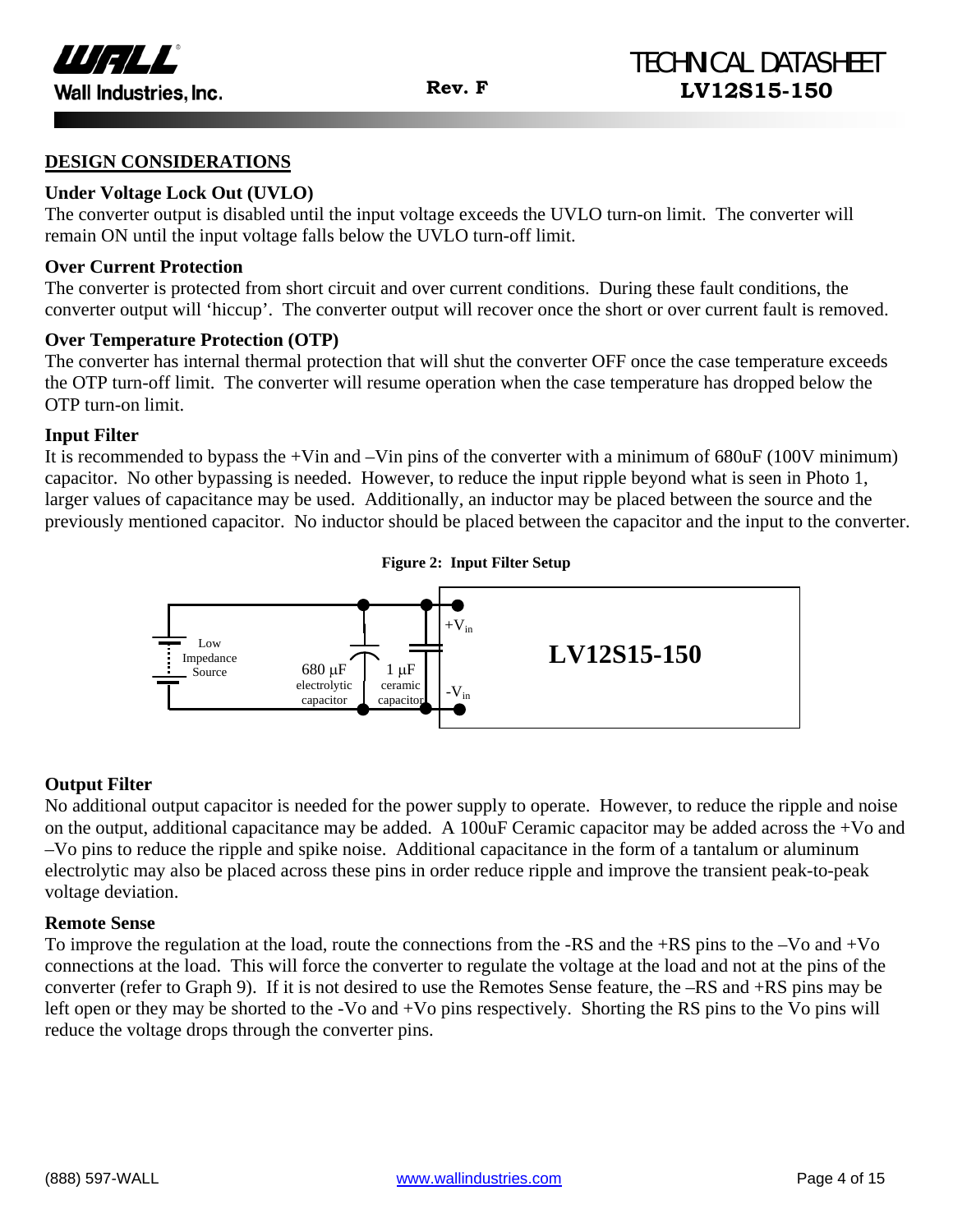

#### **Remote ON/OFF**

The converter has the ability to be remotely turned ON or OFF. The LV series is Active-High. Active-High means that a logic high at the ON/OFF pin will enable the supply (Figure 3). With Active-High, if the ON/OFF pin is left floating, the supply will be enabled.

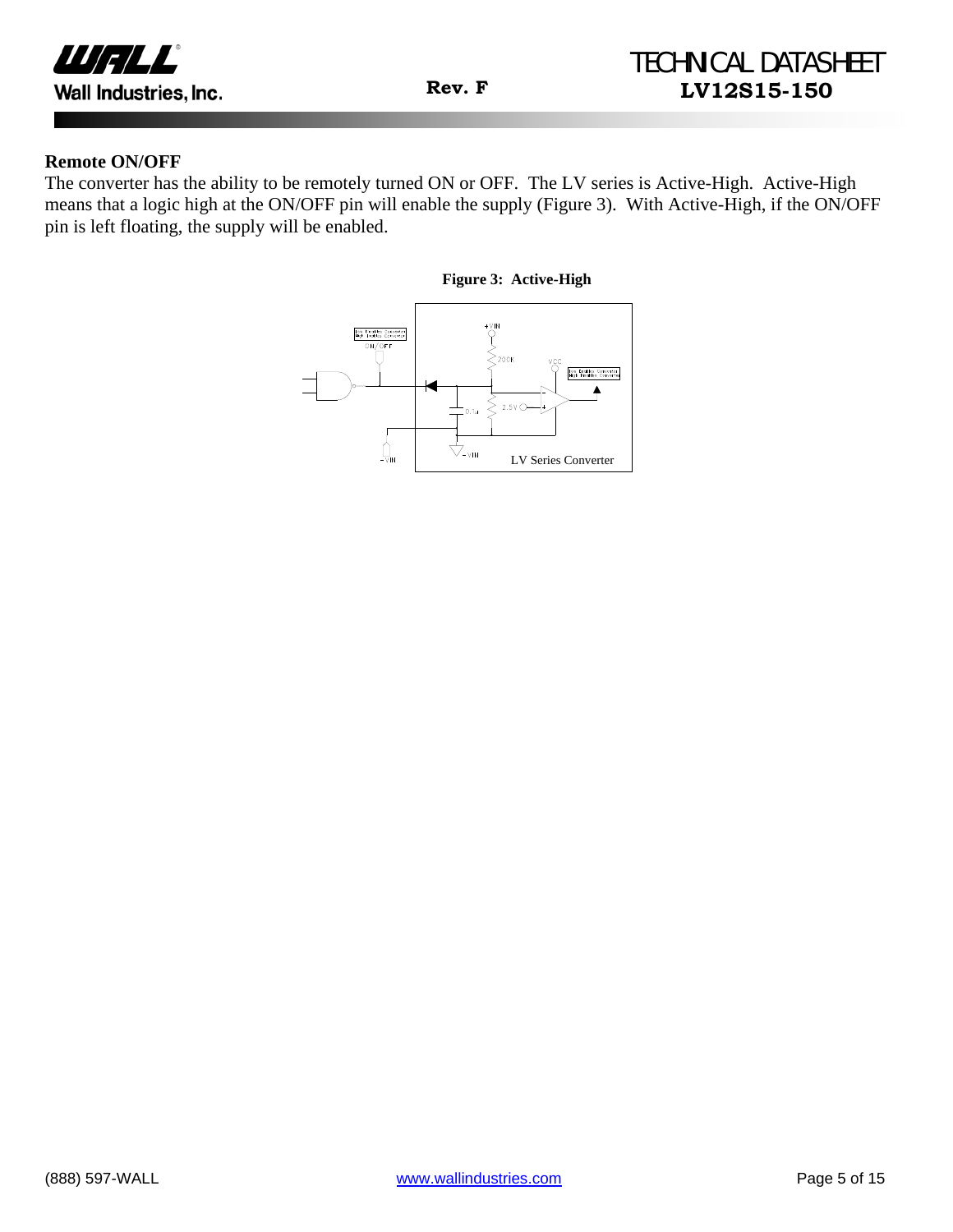

#### **Output Voltage Trim: (5V, 12V, 15V, and 20V Models)**

The output is adjustable  $+/-10\%$  of rated output voltage. To trim the output voltage down, place the trim resistor between the Trim and -Rs pins (Figure 5). To trim the output voltage up, place the trim resistor between the Trim and +Rs pins (Figure 4).

The value of the trim resistor with respect to the desired output voltage (Vo) can be derived from the following formulas, or looked up on the trim table (Table 2).

$$
RTH = \frac{R_1 \cdot V_o \cdot \frac{V_{onom}}{U_1}}{V_o - V_{onom}} - \frac{R_1 \cdot V_o}{V_o - V_{onom}} - R_{\text{lim}} \qquad \text{(in Kohns)}
$$

$$
RTL = \frac{R_1 \cdot V_o}{V_{onom} - V_o} - R_{\text{lim}} \qquad \text{(in Kohns)}
$$



| Table 2: Trim Equations for LV Series (5V, 12V, 15V, and 20V Models) |  |  |
|----------------------------------------------------------------------|--|--|
|----------------------------------------------------------------------|--|--|

| <b>Vonom</b> |     | <b>R</b> lim | <b>RTH</b> to $+$ <b>Rs</b> |
|--------------|-----|--------------|-----------------------------|
| 15.000       | 500 |              | <b>RTL</b> to -Rs           |

| <b>Percent</b> | <b>Trim Low</b> |            | <b>Trim High</b> |            |                      |
|----------------|-----------------|------------|------------------|------------|----------------------|
| <b>Trim</b>    | Vo              | <b>RTL</b> | Vo               | <b>RTH</b> |                      |
| 1%             | 14.850          | 500.78     | 15.150           |            | 2575.44 All in Kohms |
| 2%             | 14.700          | 245.28     | 15.300           | 1297.94    |                      |
| 3%             | 14.550          | 160.11     | 15.450           | 872.11     |                      |
| 4%             | 14.400          | 117.53     | 15.600           | 659.19     |                      |
| 5%             | 14.250          | 91.98      | 15.750           | 531.44     |                      |
| 6%             | 14.100          | 74.95      | 15.900           | 446.27     |                      |
| 7%             | 13.950          | 62.78      | 16.050           | 385.44     |                      |
| 8%             | 13.800          | 53.66      | 16.200           | 339.81     |                      |
| 9%             | 13.650          | 46.56      | 16.350           | 304.33     |                      |
| 10%            | 13.500          | 40.88      | 16.500           | 275.94     |                      |

Note that while decreasing the output voltage, the maximum output current still remains at 10A, and while increasing the output voltage, the output current is reduced to maintain a total output power at 150 W.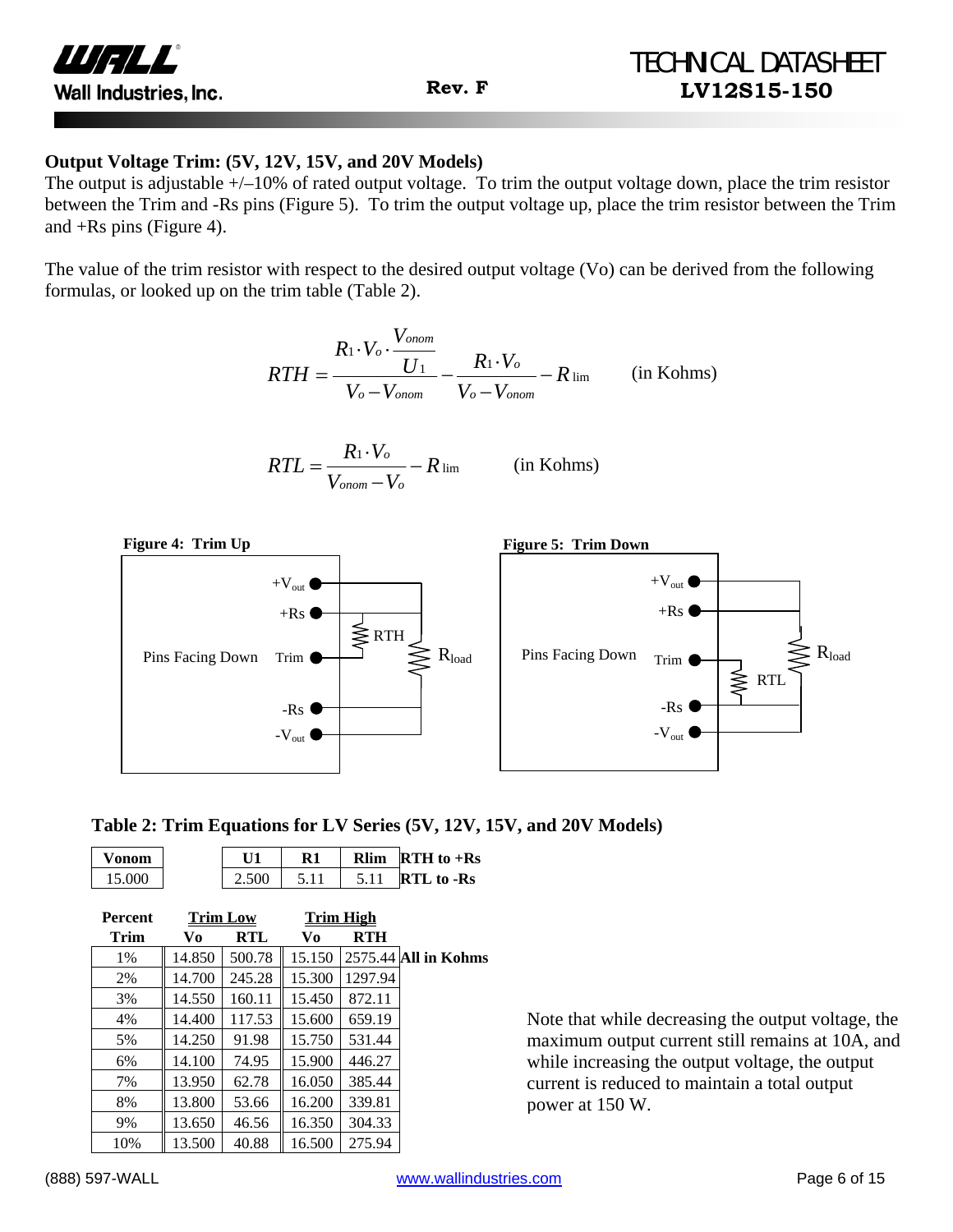

#### **Paralleling Converters**

The LV series converters may be paralleled both for redundancy and for higher output current. However, in order to do this, a high-current, low  $V_f$ , schottky diode must be placed at the +Vo pin of each supply as shown in Figure 6. To improve sharing, tie the two TRIM pins together. The converters may be trimmed by adding a resistor value from Table 2 from each TRIM pin to **±**RS pin, or alternatively, a single resistor of half the value of Table 2 from the common TRIM pins to the common **±**RS pins.

#### **Figure 6: Paralleling Converters**

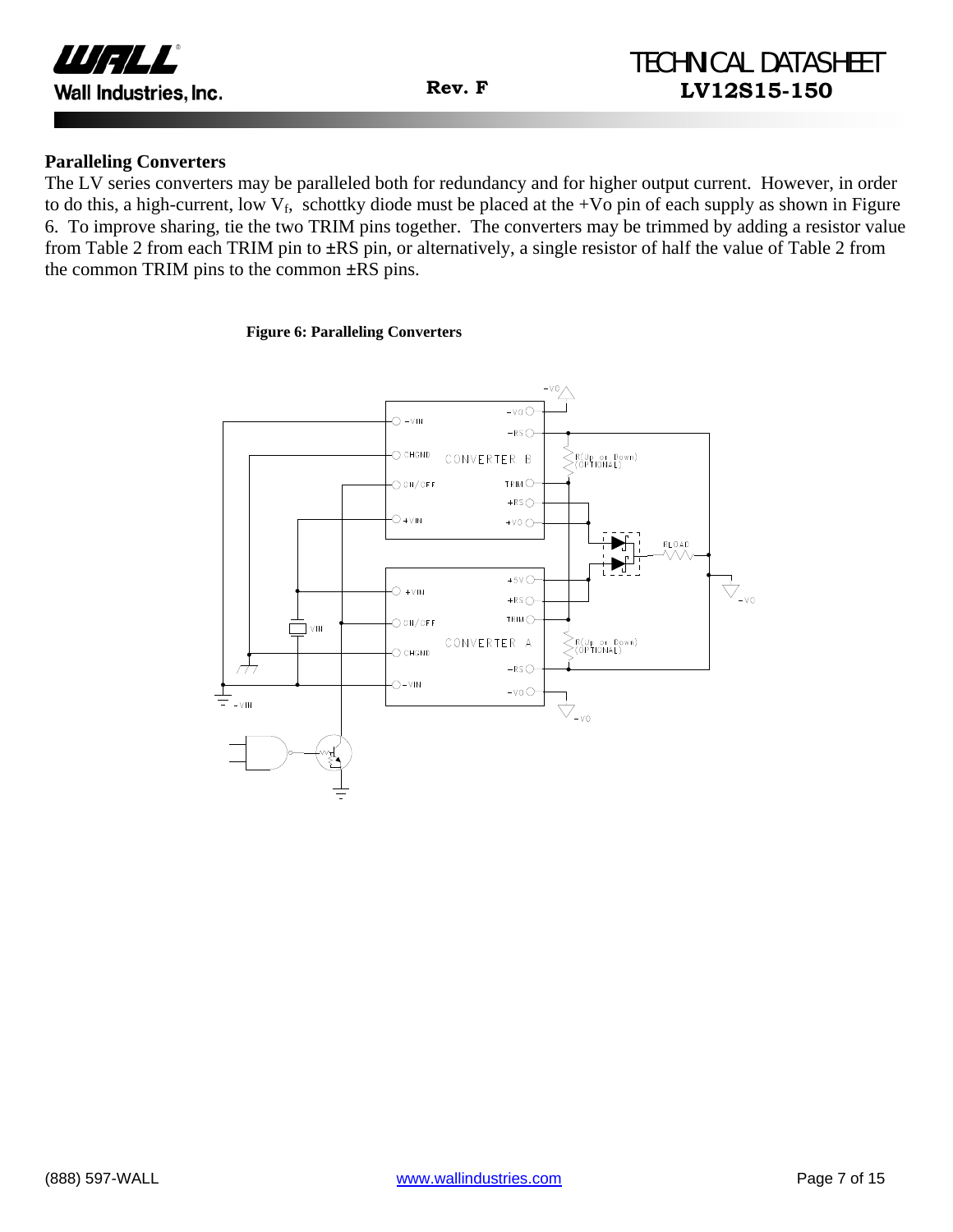







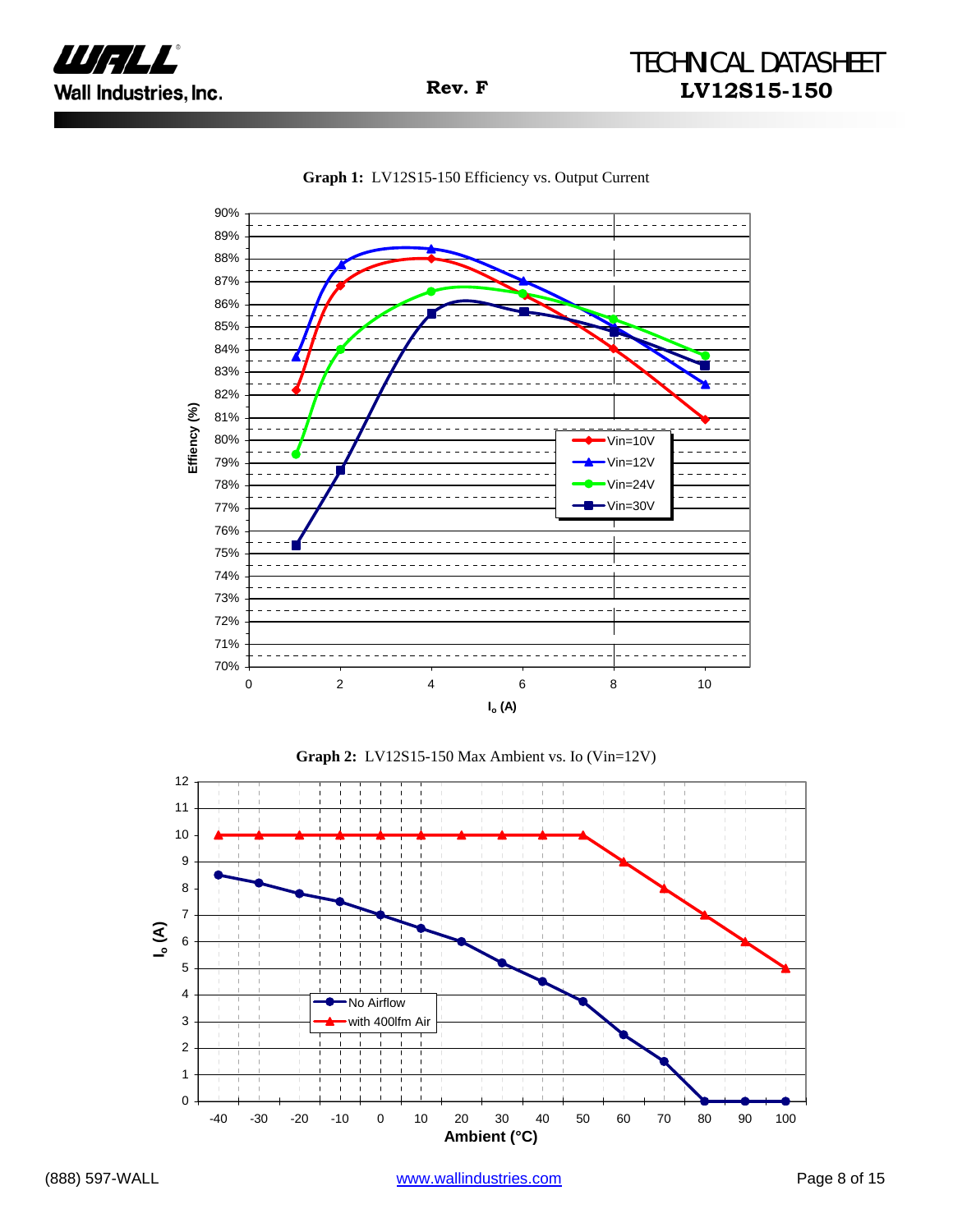

20  $Io=0A$ 19 18  $\cdot$ Io=1A 17 Io=2A 16 Io=4A  $\mathbf{I}$ 15 Io=6A 14 Io=8A 13 Io=10A 12 11 **Iin (A)** 10 9 8 7 6 5 4 3 2 1 0 9 10 11 12 13 1415 16 17 18 19 20 21 22 23 24 2526 27 28 29 30 31 **Vin(V)**

**Graph 3:** LV12S15-150 Input Current vs. Input Voltage **Graph 4:** LV12S15-150 Power Dissipation vs. Input Voltage



**Graph 5:** LV12S15-150 Min Load Input Current and Power Dissipation vs. Input Voltage



**Note:** Voltage measurements taken where the output pins are soldered into test board.

**Graph 6:** LV12S15-150 "Remote Off" Input Current and Power Dissipation vs. Input Voltage

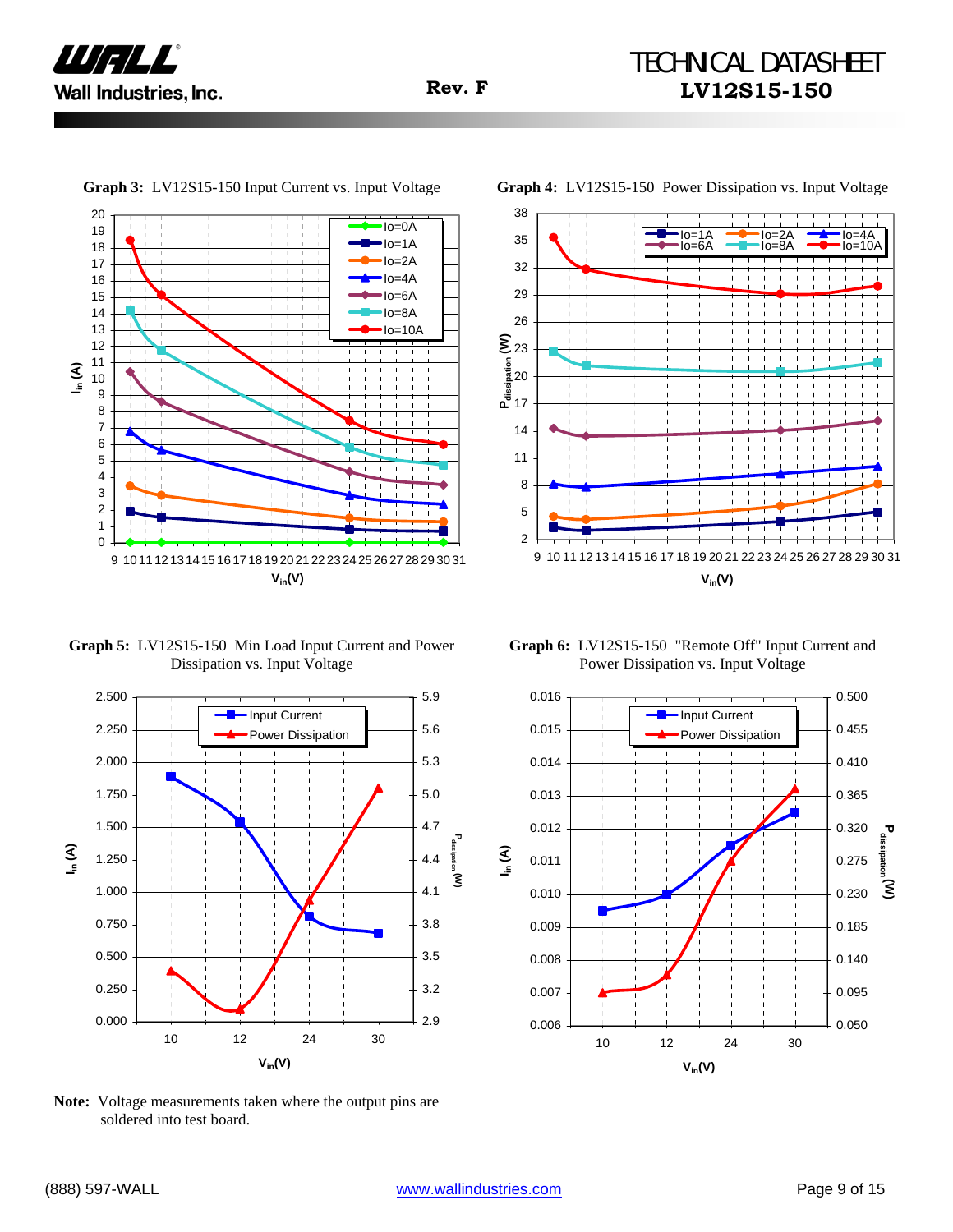



**Graph 7:** LV12S15-150 Load Regulation (±RS Pins Open)

**Graph 9:** LV12S15-150 Line Regulation



**Note:** Voltage measurements taken where the output pins are soldered into test board.



**Graph 8:** LV12S15-150 Line Regulation  $(+RS to +Vo, -RS to -Vo)$ 

(+RS to +Vo, -RS to -Vo) **Graph 10:** LV12S15-150 Line Regulation (±RS Pins Open)

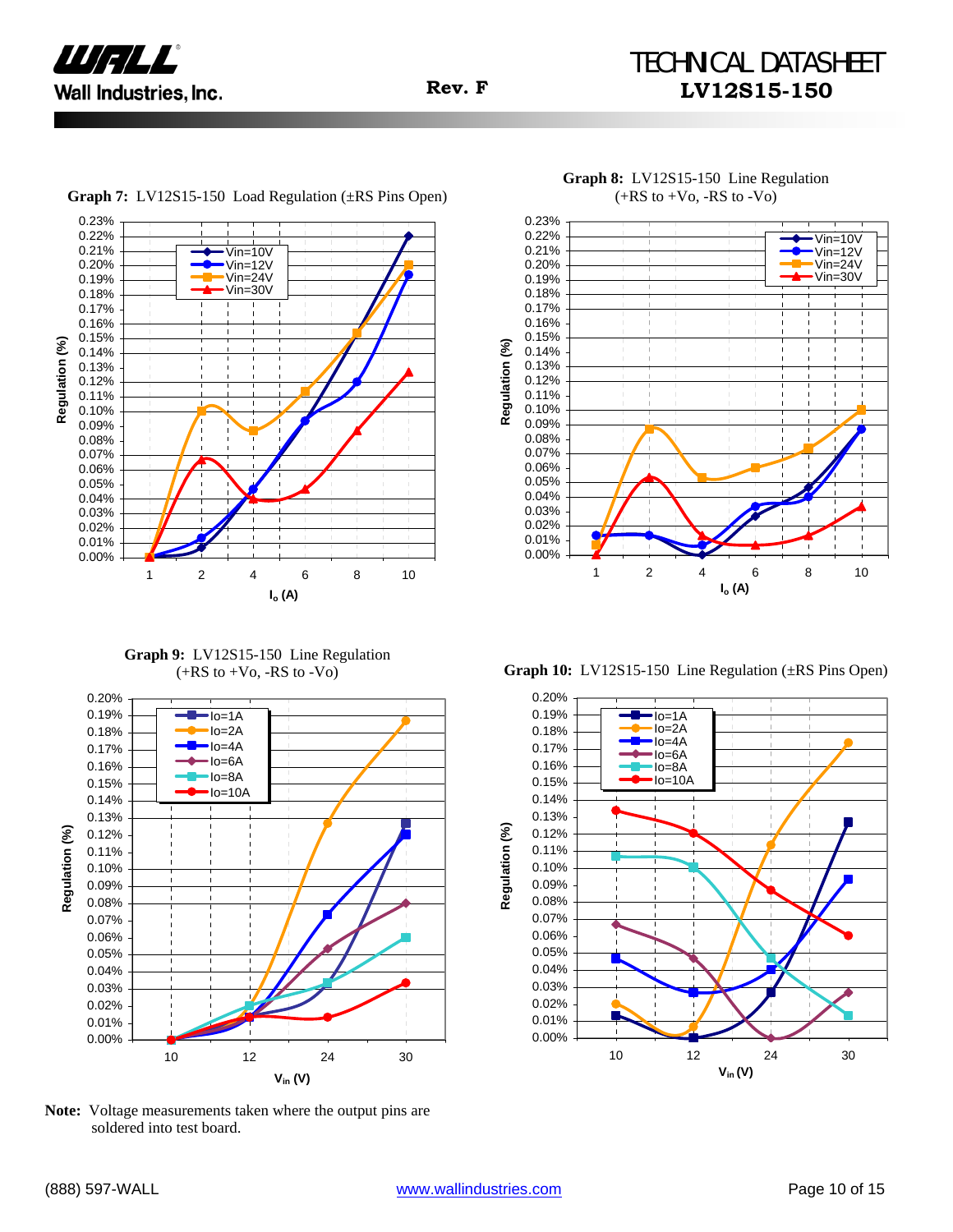

## TECHNICAL DATASHEET **Rev. F LV12S15-150**

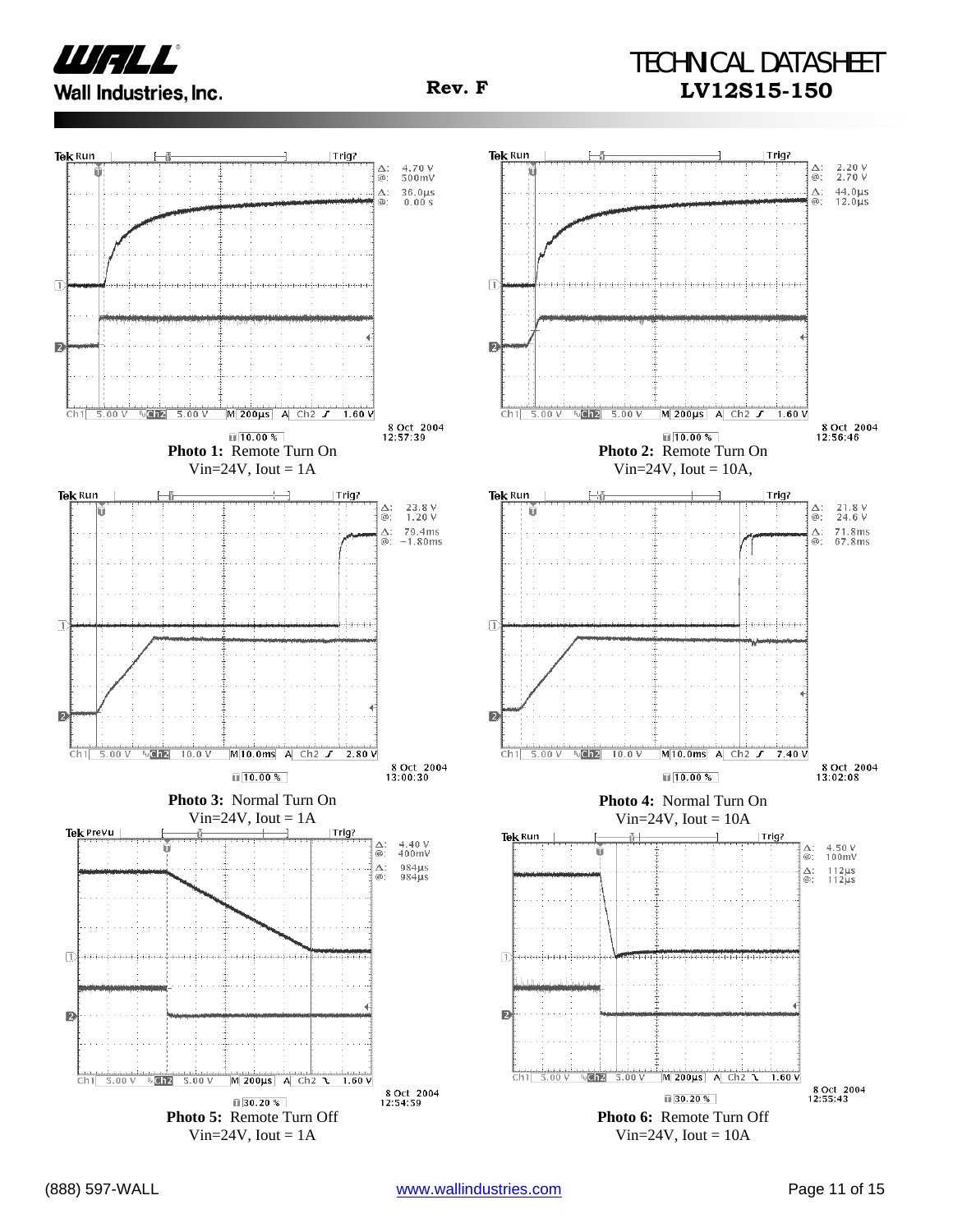

## TECHNICAL DATASHEET **Rev. F LV12S15-150**





 $\frac{1}{20.00 \text{ %}}$ **Photo 12:** Input Reflected Ripple Voltage and Ripple Current Vin= $24V$ , Iout =  $10A$ 

with a 680uF Aluminum Electrolytic and 12uH series inductor.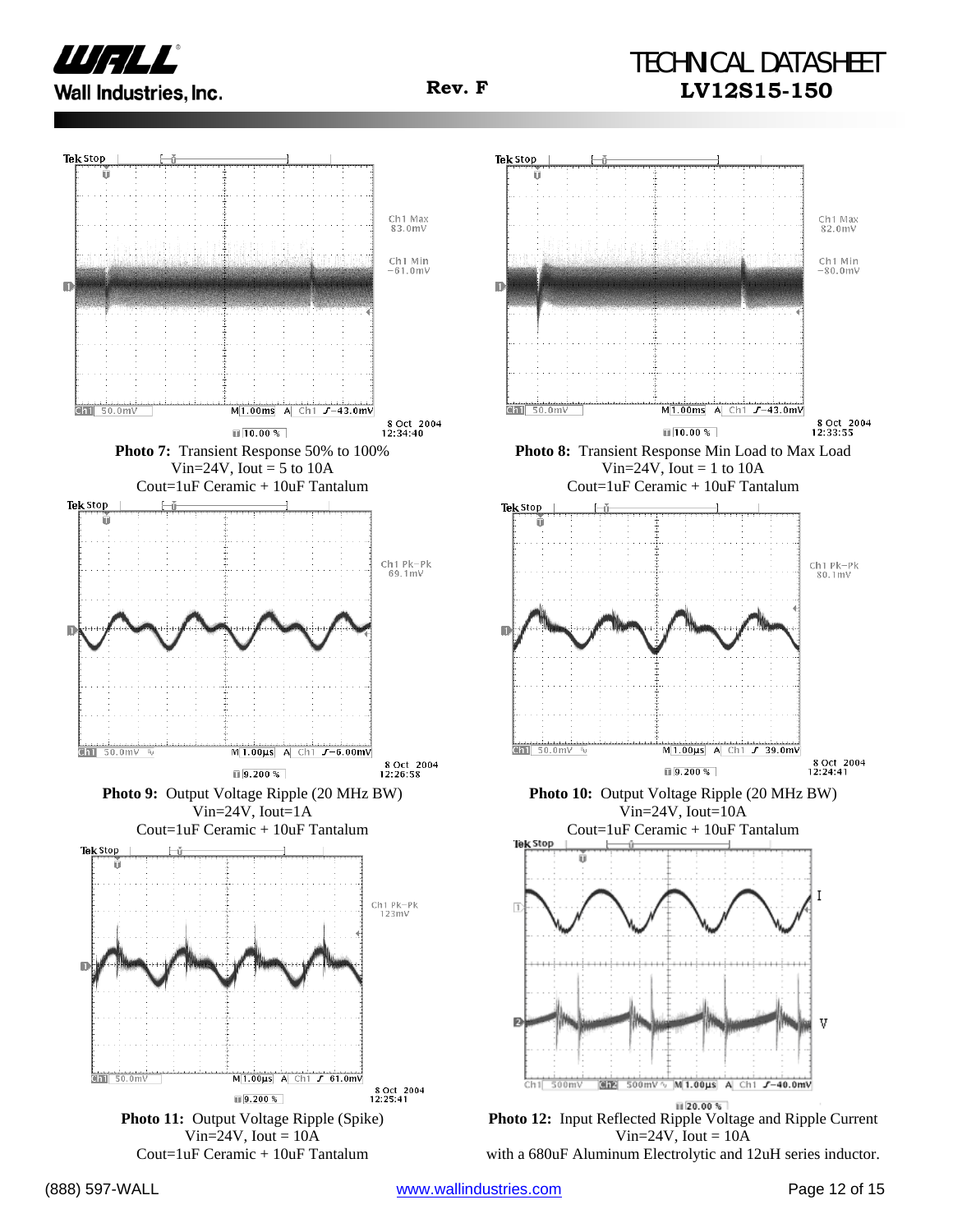

#### **TEST SETUP:**

The LV12S15-150 specifications are tested with the following configurations:

#### **Regulation and Efficiency Setup**

To ensure that accurate measurement are taken, the voltage measurements are taken directly at the terminal of the module. This minimizes errors due to contact and trace lengths between the load and the output of the supply. The following is a diagram of the test setup.

#### **Figure 7: Regulation and Efficiency Probe Setup**



#### **Output Ripple Voltage Setup**

The module is tested with a 1uF ceramic capacitor in parallel with a 10uF tantalum capacitor across the output terminals.



#### **Input Reflected Ripple Current and Input Ripple Current Setup**

The module is tested for input reflected ripple current (Irrc) and input ripple current (Irc). The input ripple voltage is also measured at the pins with the following input filter. If there is a need to reduce input ripple current/voltage then additional ceramic capacitors can be added to the input of the converter.

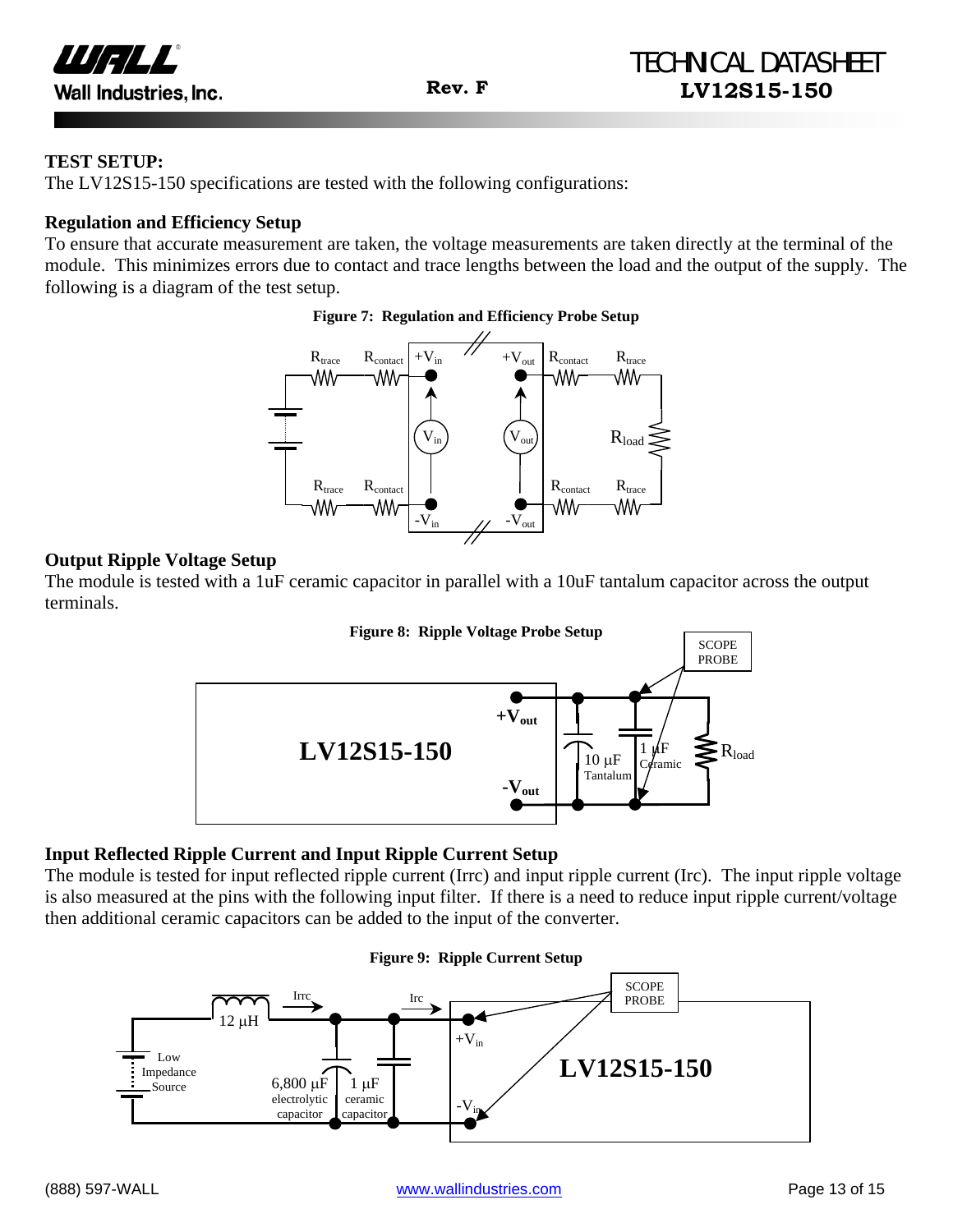

#### **Converter Thermal Consideration**

The converter is designed to operate without convective cooling if the derating curves are followed. The converter can operate at higher temperatures if airflow is applied. Airflow should be aligned lengthwise to the converter for optimum heat transfer. Contact Factory for derating curves.

#### **Figure 10: Airflow Orientation**